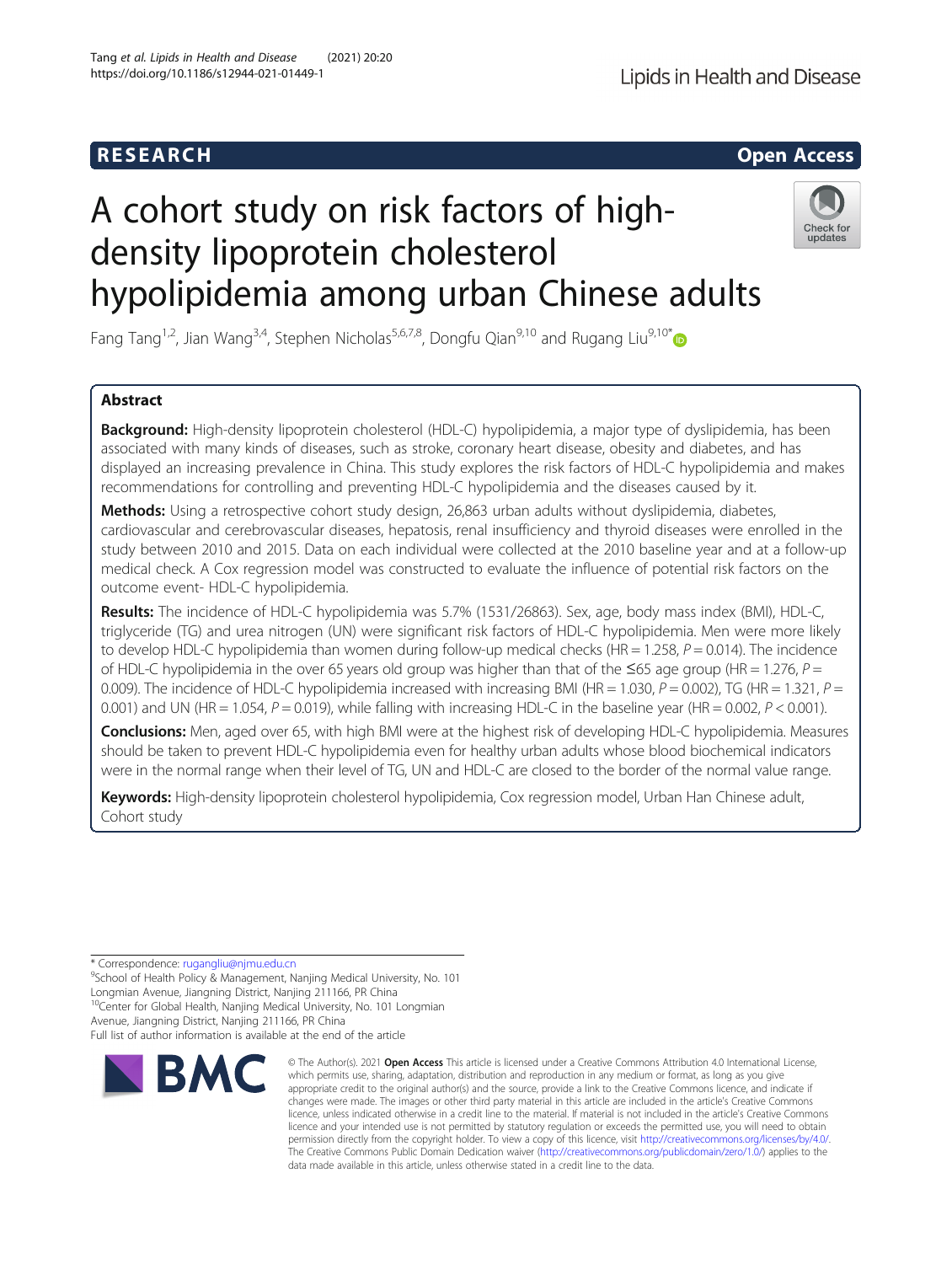# Introduction

Over the last 30 years, the incidence of dyslipidemia, or abnormal amount of lipids, such as triglycerides, cholesterol and fat phospholipids, in the blood has increased gradually in the Chinese population [[1\]](#page-6-0). Opoku et al. [\[2](#page-6-0)] found the age- and sex-standardized prevalence of dyslipidemia was 43% for the Chinese population, with women having higher prevalence of dyslipidemia than men in both urban (54.0% vs. 46.0%) and rural (52.0% vs. 48.0%) locations. High-density lipoprotein cholesterol (HDL-C) hypolipidemia, a major dyslipidemia, had a prevalence as high as one-third of the Chinese population in 2012 [[3\]](#page-6-0). Previous research has shown that HDL-C hypolipidemia was strongly associated with stroke, coronary heart disease, obesity and diabetes [\[4](#page-6-0)–[7](#page-6-0)], while higher levels of HDL-C was a protective factor of coronary heart disease and stroke [[8\]](#page-6-0).

HDL-C has usually been taken as an independent variable, with previous research on cardiovascular disease, kidney disease and metabolic syndrome [\[5,](#page-6-0) [7,](#page-6-0) [9](#page-6-0)–[31\]](#page-7-0), treating the ratio of triglyceride (TG) to HDL-C as an important factor to predict related diseases, such as hyperuricemia, long-term mortality, periodontal disease, and major adverse cardiovascular events (MACEs) [\[4,](#page-6-0) [32](#page-7-0)–[39\]](#page-7-0). By identifying the risk factors of HDL-C hypolipidemia, the related diseases can be prevented and controlled. When taken as a dependent variable, previous studies have usually studied HDL-C hypolipidemia as part of dyslipidemia, rather than as a dependent variable itself [\[40](#page-7-0)–[44](#page-7-0)]. Bi et al. [[45](#page-7-0)] used ultrasound measurements of abdominal fat thickness to predict low HDL-C levels among Singaporean adult men and women. Drawing on the 2017 Korean National Health and Nutrition Examination Survey, Cho et al. [[46](#page-7-0)] found that the HDL-C level showed a weak negative correlation with blood pressure and age, with women showing a sharper decrease in HDL-C with the increase in systolic blood pressure (SBP) and age than men. Also using Korean data, Cho et al. [\[47\]](#page-7-0) found that the lowest income group showed a larger prevalence of low-HDL-C levels, and the male group showed a relatively mild decrease in the HDL-C level after mid-life. Based on Spanish data, Millán-Núñez et al. [[48](#page-7-0)] found that being females, having an elevated body mass index (BMI), using tobacco, suffering diabetes mellitus, displaying low-alcohol consumption and having a low exercise rate were significantly associated with low HDL-C. From a study of Sri Lankan patients, Weerarathna et al. [[49](#page-7-0)] revealed females, younger age, higher BMI and lowdensity lipoprotein cholesterol level over 100 mg/dL had significant associations with suboptimal HDL among patients with diabetes mellitus.

A major constraint of most of above studies has been the use of cross-sectional data. Since the time when HDL-C hypolipidemia was diagnosed was unknown, time was not considered as an important confounding factor influencing the development of the disease. In crosssectional studies, all variables are measured at the same point in time, with no sequential order between independent variables and dependent variables. As a result, when there is a correlation between the independent and dependent variables, associations can be inferred, rather than causal relationships tested. By building a retrospective cohort database, the paper addresses this disadvantage, allowing causal conclusions to be drawn. Based on medical check-up data from Shandong, China, the paper analyzes the risk factors of HDL-C hypolipidemia among urban Han Chinese adults. Recommendations for controlling and preventing HDL-C hypolipidemia and its related diseases are also made.

# **Methods**

# Data source and sample

Data were obtained from the medical records of a routine health check-up program at the Centre for Health Management of the First Affiliated Hospital of Shandong First Medical University. Among the routine health check-up program, participants were asked about their medical history and abdominal ultrasound, thyroid ultrasound, electrocardiogram (ECG), electroencephalogram (EEG) or cardiac ultrasound performed, as well as laboratory analyses, including blood lipid, fasting blood glucose (FBG), liver function and renal function tests, undertaken. Based on those examination reports, the participants' health status were diagnosed by the physician and recorded on the health examination report.

The inclusion criteria for this study population were urban Han participants aged 18 and above, with records of at least two health check-ups over more than 1 year from January 2010 to December 2015 and the exclusion criteria were participants with dyslipidemia, diabetes, cardiovascular and cerebrovascular diseases, hepatosis, renal insufficiency and thyroid diseases diagnosed on their health examination report. Dyslipidemia was diagnosed as TG  $\geq$  2.3 mmol/L ( $\geq$ 200 mg/dl), and/ or low-density lipoprotein cholesterol  $(LDL-C) \geq 4.1$  mmol/L  $(\geq 160$  mg/dl), and/or total cholesterol (TC)  $\geq$  6.2 mmol/L ( $\geq$ 240 mg/dl), and/ or HDL-C  $\leq$  1.0 mmol/L ( $\leq$ 40 mg/dl) and/ or selfreported clinically diagnosed dyslipidemia. Diabetes was diagnosed as  $FBG \ge 7.0 \text{ mmol/L}$  (126 mg/dl) and/ or selfreported clinically diagnosed diabetes. Cardiovascular and cerebrovascular diseases, hepatosis, renal insufficiency and thyroid diseases were also assessed by physician based on the corresponding diagnostic criteria. This cohort study comprised 26,863 urban Han adults.

## Outcome event

The outcome event was HDL-C hypolipdemia. It was defined as HDL-C lower than 1.0 mmol/L during a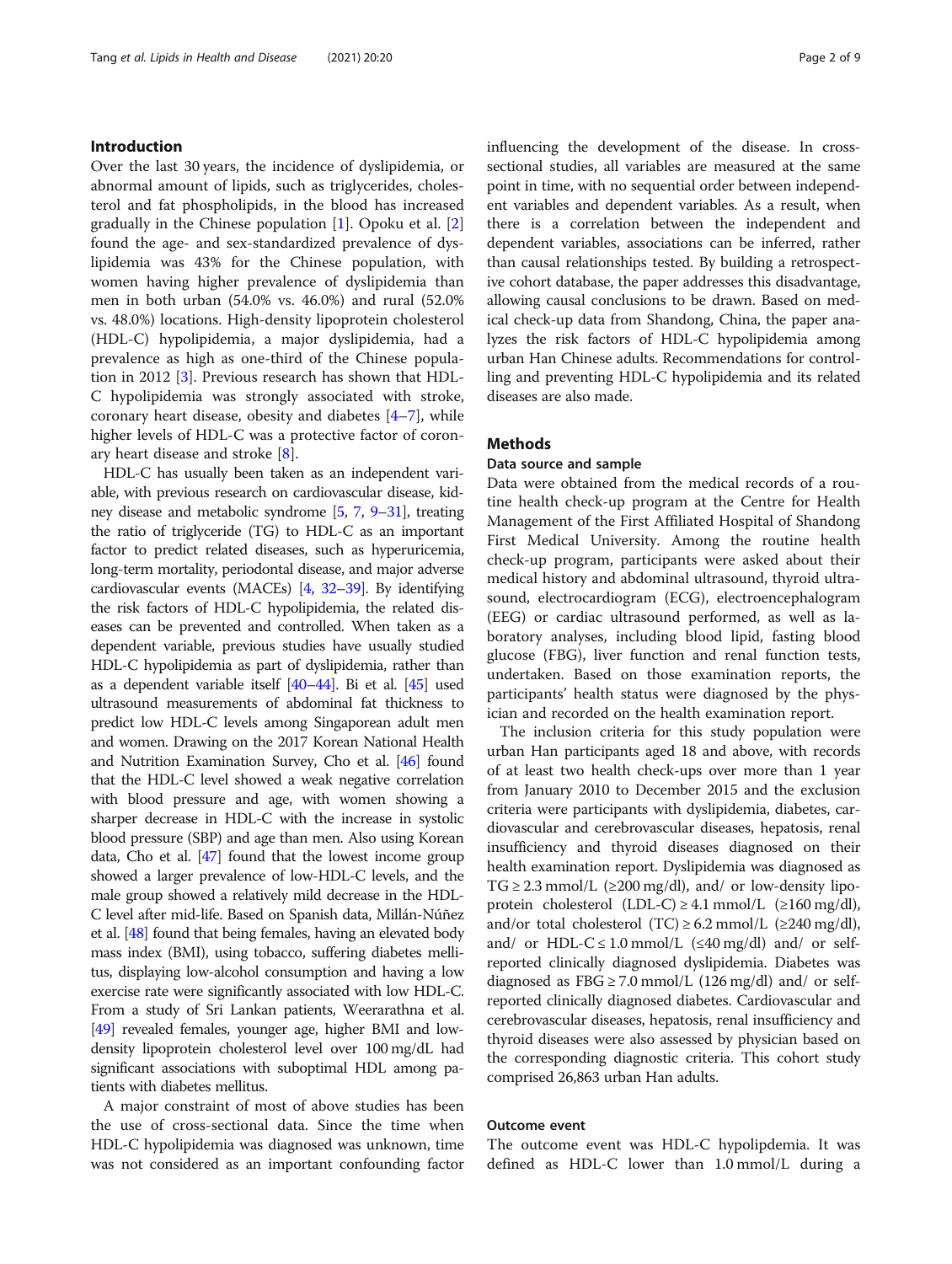follow-up examination according to 2016 Chinese guidelines for the management of dyslipidemia in adults [[1\]](#page-6-0).

#### Independent variables

According to previous research, and constrained by the structure of health check-up records, data collected included sex, age, body mass index (BMI), blood pressure, FBG, blood lipid indices (HDL-C, TG, LDL-C), liver function indices (glutamic-pyruvic transaminase (ALT), glutamic oxalacetic transaminase (AST), γ-glutamyl transpeptidase (γ-GT)) and renal function indices (creatinine (Cr), urea nitrogen (UN), and uric acid (UA)). Smoking (yes/no) and drinking (yes/no) behaviors were included as covariates.

# Measurement of variables

The hospital collected all medical check-up data under standardized procedures. Participants were required to wear light clothes and no shoes when their height and weight were measured. Nurses calculated BMI (weight (kg) divided by squared height  $(m<sup>2</sup>)$ ) and measured systolic blood pressure (SBP) and diastolic blood pressure (DBP) on the right arm of seated participants using Omron HEM-907 by the cuff-oscillometric method. Participants were required to fast at least 12 h before their venous blood samples were drawn, with FBG, blood lipid indices (HDL-C, TG, LDL-C), liver function indices (ALT, AST,  $\gamma$ -GT) and renal function indices (Cr, UN, and UA) measured by the laboratory specialists using standard clinical and laboratory protocols in the national accredited laboratory of the First Affiliated Hospital of Shandong First Medical University. HDL-C was measured by the testing system Roche Cobase c701 using the direct method-catalase scavenging method. The respondents were divided into the  $\leq 65$  age group and  $> 65$ age group.

### Statistical analysis

Median (p50) and interquartile boundary values (p25, p75) were used to describe the continuous variables and percentages for categorical variables. The baseline characteristics between men and women were compared using Wilcoxon Rank-Sum (WRS) test for continuous variables and the chi-square test for categorical variables. Kaplan-Meier survival estimates and log-rank tests were used to analyze the differences of incidence density by sex and age. A Cox proportional hazards regression model was constructed to evaluate the influence of potential risk factors on HDL-C hypolipidemia, the outcome variable, diagnosed during follow-up health checks. First, independent variables were entered into the Cox regression model individually to explore the relationship between each independent variable and the outcome event. Next, a multiple Cox regression model was constructed, involving all independent variables that were significantly related to outcome event. All statistical analyses were performed using STATA SE, version 12.0.

# Results

# Baseline characteristics of respondents

Table [1](#page-3-0) displays the characteristics of the 26,863 surveyed respondents in the baseline year (2010). Men comprised 53.27% of the respondents, with a median age of 41 (p25, p75: 32, 54), median height of 174 cm (p25, p75: 170, 178), median BMI of 24.49 (p25, p75: 22.45, 26.57); and women had a median age of 38 (p25, p75: 31, 47), median height of 163 cm (p25, p75: 160, 167), average BMI of 21.96 (p25, p75: 20.08, 24.13). There were significant differences between men and women across all variables  $(P < 0.001)$ . Wilcoxon Rank-Sum and chi-square tests showed that all indicators including population characteristics, somatotype, blood pressure, blood glues, blood fat, liver function and renal function of men were higher than women, except HDL-C ( $P < 0.001$ ).

#### Survival time and incidence density

The incidence of HDL-C hypolipidemia was 5.7% (1531/ 26863), and the total incidence density of HDL-C hypolipidemia was 29.3/1000 person-years. Kaplan-Meier survival estimates in Fig. [1](#page-3-0) and log-rank test in Table [2](#page-4-0), show that the mean survival time for males was significantly smaller than females, the  $> 65$  age group survival time was smaller than the ≤65 age group, and the incidence of male and the  $> 65$  age group was significantly higher than the reference group (log-rank test,  $P < 0.05$ ).

#### Univariate cox regression model

Single factor Cox regression models were constructed to analyze the relationship between the outcome event and each independent variable. Table [3](#page-4-0) shows that there was a statistical correlation between HDL-C hypolipidemia and the independent variables, including sex, age, BMI, blood pressure factor, FBG, HDL-C, TG, LDL-C, ALT, γ- GT, Cr, UN, UA ( $P \le 0.01$ ), and marginally significantly correlated with AST ( $P = 0.056 < 0.1$ ). The HDL-C hypolipidemia incidence of males in the > 65 age group was higher than the ≤65 age group. HDL-C hypolipidemia incidence increased with increasing BMI, blood pressure, blood glucose, liver function indicators, renal function indicators and TG and LDL-C blood fat indicators, but dropped with increasing HDL-C.

# Multivariate cox regression model

All independent variables related to the outcome event  $(P < 0.1$  in single factor Cox regression) were entered into a Cox regression model. As shown in Table [4,](#page-5-0) sex, age, BMI, HDL-C, TG and UN were significant risk factors for the development of HDL-C hypolipidemia. Men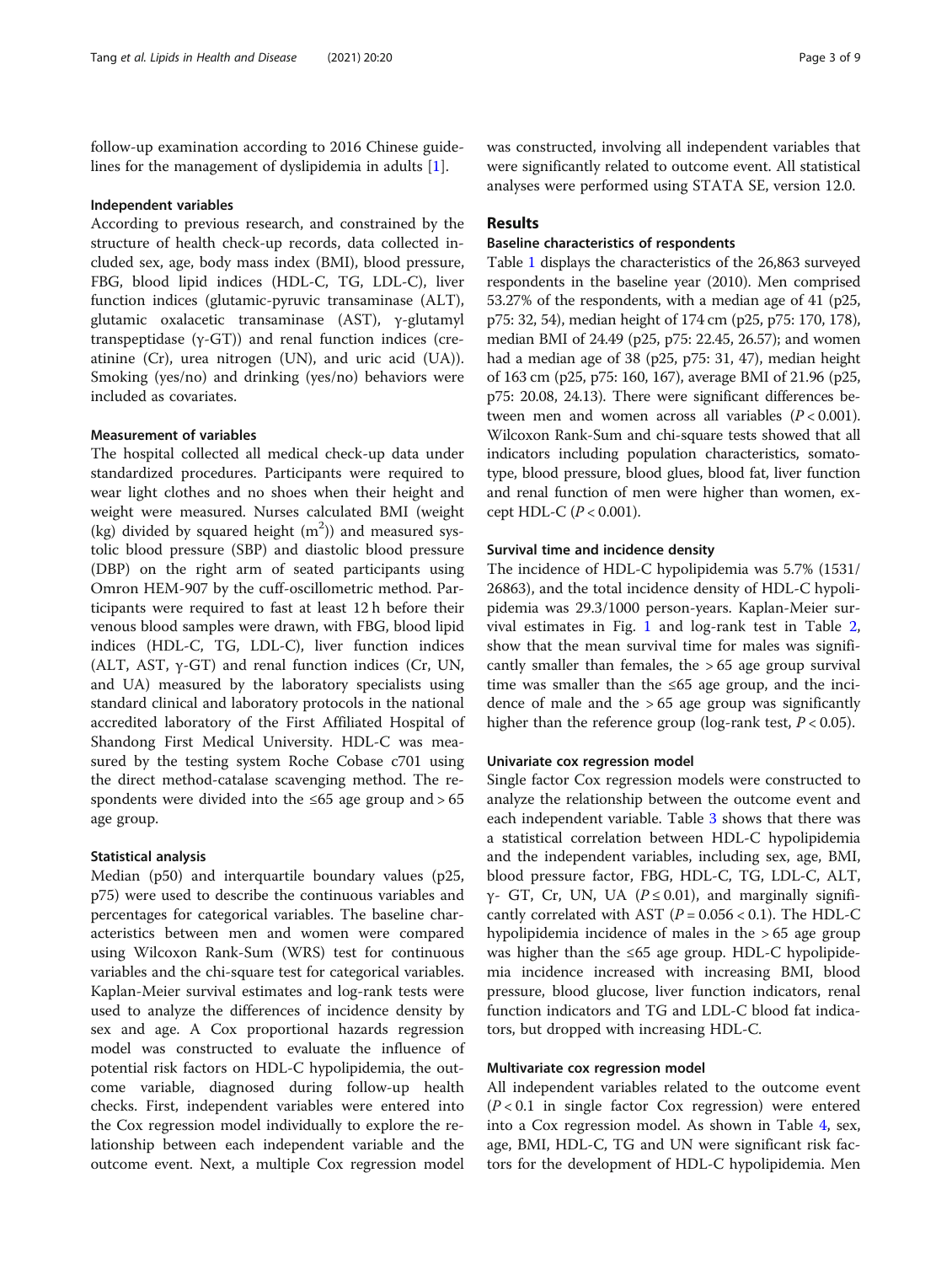<span id="page-3-0"></span>

| <b>Variables</b>            |                    | <b>Total</b>          | Male                  | Female                | $Z/\chi^2$ | P       |
|-----------------------------|--------------------|-----------------------|-----------------------|-----------------------|------------|---------|
|                             |                    | M(p25, p75)<br>/N (%) | M(p25, p75)<br>/N (%) | M(p25, p75)<br>/N (%) |            |         |
| Demographic characteristics | Age (year)         | 40 (31, 50)           | 41 (32, 54)           | 38 (31, 47)           | 17.61      | < 0.001 |
|                             | Age group $(>65y)$ | 2140 (7.97)           | 1575(11.01)           | 565(4.5)              | 386.12     | < 0.001 |
| Somatotype                  | Height(cm)         | 169 (163, 175)        | 174 (170, 178)        | 163 (160, 167)        | 116.34     | < 0.001 |
|                             | Weight(Kg)         | 66.3 (58, 76)         | 74 (67, 81.5)         | 58.5 (53.5, 64.5)     | 105.7      | < 0.001 |
|                             | BMI(Kg/m^2)        | 23.34 (21.07, 25.68)  | 24.49 (22.45, 26.57)  | 21.96 (20.08, 24.13)  | 58.61      | < 0.001 |
| Blood pressure              | SBP(mmHg)          | 122 (112, 134)        | 127 (118, 138)        | 117 (108, 129)        | 47.58      | < 0.001 |
|                             | DBP(mmHq)          | 78 (70, 85)           | 81 (75, 89)           | 73 (66, 80)           | 62.69      | < 0.001 |
| Blood glucose               | FBG(mmol/L)        | 5.05 (4.76, 5.38)     | 5.14 (4.84, 5.48)     | 4.96 (4.69, 5.26)     | 31.24      | < 0.001 |
| Blood fat                   | HDL-C(mmol/L)      | 1.51(1.31, 1.75)      | 1.42 (1.25, 1.64)     | $1.62$ $(1.41, 1.85)$ | $-45.8$    | < 0.001 |
|                             | TG(mmol/L)         | $0.92$ $(0.69, 1.22)$ | 1.03 (0.79, 1.32)     | 0.8(0.61, 1.07)       | 47.12      | < 0.001 |
|                             | LDL-C(mmol/L)      | 2.62 (2.21, 3.03)     | 2.71 (2.31, 3.09)     | 2.51 (2.11, 2.94)     | 23.64      | < 0.001 |
| Liver function              | ALT(U/L)           | 15.8 (11.9, 21.9)     | 18.9 (14.4, 25.7)     | 13 (10.2, 17)         | 66.73      | < 0.001 |
|                             | AST(U/L)           | 17.8 (14.8, 21.3)     | 18.9 (16, 22.7)       | 16.4 (13.8, 19.5)     | 43.27      | < 0.001 |
|                             | $y - GT(U/L)$      | 16.8 (12.1, 25)       | 22 (16.4, 31.4)       | 12.7 (10.1, 16.6)     | 86.03      | < 0.001 |
| Renal function              | Cr(umol/L)         | 67.6 (57.4, 78.4)     | 77.3 (70.5, 84.3)     | 57.1 (51.9, 62.7)     | 122.45     | < 0.001 |
|                             | UN(mmol/L)         | 4.7(4, 5.6)           | $5.1$ (4.4, 6)        | $4.3$ $(3.6, 5)$      | 59.71      | < 0.001 |
|                             | UA(umol/L)         | 299.6 (247.5, 357.7)  | 346.6 (303.7, 392.6)  | 250.7 (217.7, 287)    | 103.64     | < 0.001 |

were more likely to develop HDL-C hypolipidemia than women during follow-up medical checks among urban adults (HR = 1.258,  $P = 0.014$ ). The incidence of HDL-C hypolipidemia in the > 65 age group was higher than that of the ≤65 age group (HR = 1.276,  $P = 0.009$ ); and the incidence of HDL-C hypolipidemia increased with increases in BMI (HR = 1.030,  $P = 0.002$ ), TG (HR = 1.321,  $P = 0.001$ ) and UN (HR = 1.054,  $P = 0.019$ ) and

decreased with HDL-C increasing in baseline year (HR = 0.002,  $P < 0.001$ ).

# **Discussion**

The present study explored the risk factors for the development of HDL-C hypolipidemia among urban Han Chinese adults. Sex, age, BMI, HDL-C, TG and UN in the baseline year were significantly associated with the

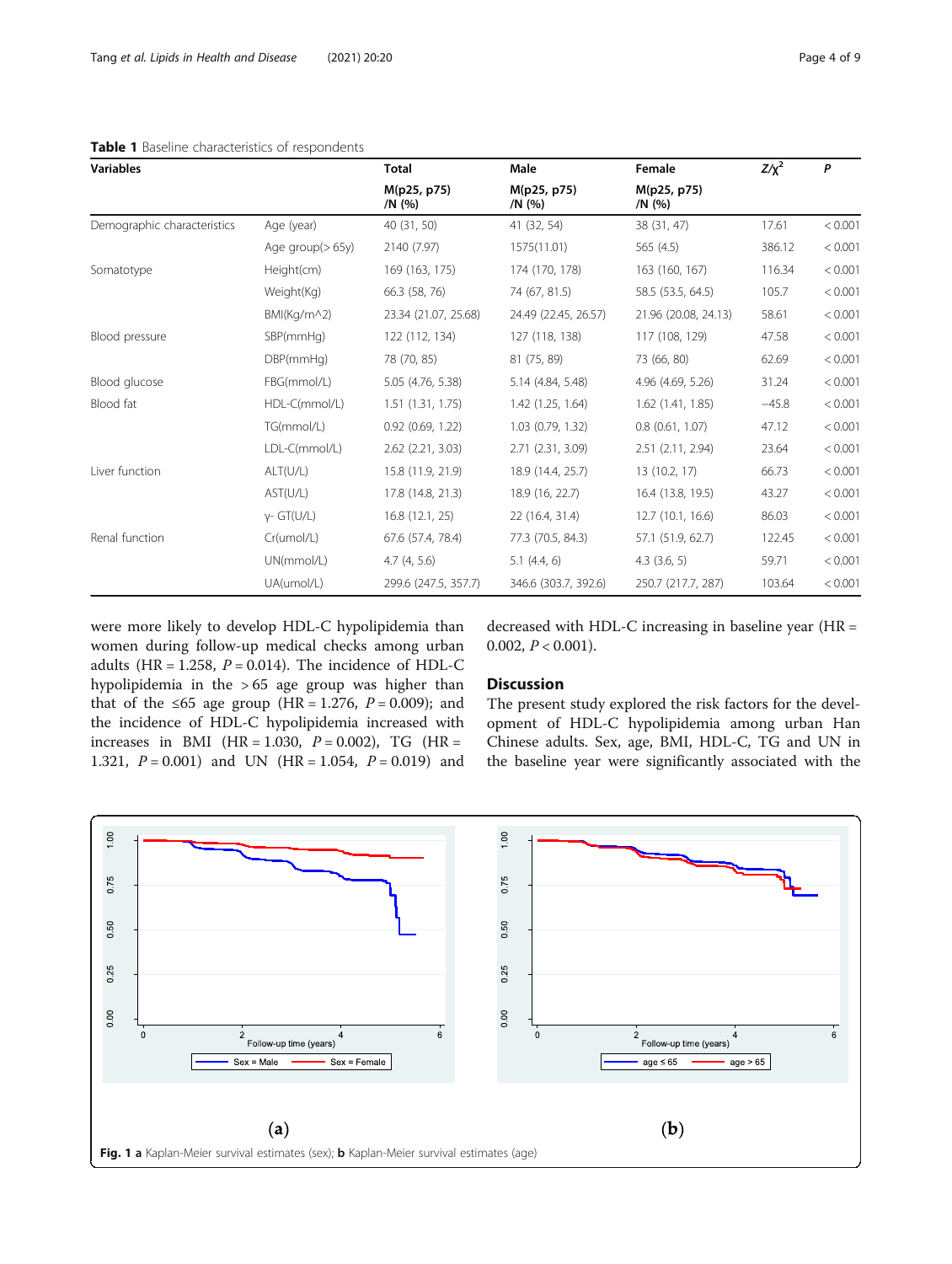| <b>Variables</b> |                 | Mean of survival time | <b>SE</b> | Incidence (%) | χ2    |         |
|------------------|-----------------|-----------------------|-----------|---------------|-------|---------|
| Sex              | Male            | 4.73                  | 0.05      | 8.73          | 386.2 | < 0.001 |
|                  | Female          | 5.43                  | 0.02      | 2.25          |       |         |
| Age              | $\leq 65$ group | 5.09                  | 0.03      | 5.57          | 6.42  | 0.011   |
|                  | $>65$ group     | 4.78                  | 0.05      | 7.24          |       |         |

<span id="page-4-0"></span>Table 2 Survival time and incidence density

development of HDL-C hypolipidemia during follow-up medical checks. The incidence of HDL-C hypolipidemia was 5.7% during follow-up medical checks, which was lower than other studies, where the prevalence percentage varied between 33.9 and 60.86% [[1,](#page-6-0) [48,](#page-7-0) [50\]](#page-7-0). One reason was that previous samples comprised the entire population, while patients with metabolic diseases in this study were screened out in the baseline year. Males were 1.258 times as likely to have HDL-C hypolipidemia as females, which is different from the results of crosssectional studies  $[46–50]$  $[46–50]$  $[46–50]$  $[46–50]$ . There are two possible reasons. First, participants in this study were different from those in other studies. Patients with metabolic diseases were screened out in the baseline year, while previous studies contained the whole population. Women's morbidity of HDL-C hypolipidemia may be higher than men in the whole population at one point-in-time in crosssectional studies. The second difference is due to the statistical methods. Using the survival analysis method, the likelihood of developing the disease over time was explored based on cohort data while previous studies described the current situation of HDL-C hypolipidemia morbidity at a specific period of time. The difference between men and women in this study may be due to their different basic physical situation [[49](#page-7-0)].

The present study showed that the over 65 year old group was more likely to suffer HDL-C hypolipidemia than the younger under 65 age group. Age differences in the prevalence of HDL-C hypolipidemia has been reported in other studies [\[1](#page-6-0)]. In a study of diabetes patients with the prevalence of low HDL cholesterol and its associations, Weerarathna et al. [[49\]](#page-7-0) did not find any age difference in the prevalence of HDL-C hypolipidemia. The heterogeneity on age needs to be further studied physiologically. Depending on the outcome of further studies, males aged over 65 might be an intervention target for the management of HDL-C hypolipidemia.

In regard to obesity, measured by BMI, HDL-C hypolipidemia in this study increased as BMI increased, which is similar to previous studies [[48](#page-7-0), [49\]](#page-7-0). Keeping BMI as low as possible in the normal range is an effective way to prevent or attenuate the development of HDL-C hypolipidemia. Consistent with the present results, Cho et al. [[46](#page-7-0)] also found an association between declining serum HDL-C and blood pressure and HDL-C hypolipidemia. This study also illustrated that HDL-C level in the baseline year had the greatest impact on the incidence of HDL-C hypolipidemia among all biological indicators, with HR only equal to 0.002. Higher levels of

Table 3 Results of single factor Cox regression

| Variables(Reference)       |                       | β         | <b>SE</b> | z        | P       | <b>HR (95%CI)</b>   |
|----------------------------|-----------------------|-----------|-----------|----------|---------|---------------------|
| Population characteristics | Sex(Female)           | 1.2204    | 0.0660    | 18.48    | < 0.001 | 3.388(2.977,3.857)  |
|                            | Age $(565$ group)     | 0.2143    | 0.0848    | 2.53     | 0.011   | 1.239(1.049,1.463)  |
| Somatotype                 | <b>BMI</b>            | 0.1499    | 0.0068    | 21.92    | < 0.001 | 1.162(1.146,1.177)  |
| Blood pressure             | Blood pressure factor | 0.2547    | 0.0275    | 9.28     | < 0.001 | 1.29(1.223,1.361)   |
| Blood glucose              | <b>FBG</b>            | 0.2002    | 0.0377    | 5.31     | < 0.001 | 1.222(1.135,1.315)  |
| Blood fat                  | HDL-C                 | $-6.6591$ | 0.1505    | $-44.24$ | < 0.001 | 0.001(0.001, 0.002) |
|                            | TG                    | 1.6396    | 0.0714    | 22.98    | < 0.001 | 5.153(4.481,5.927)  |
|                            | LDL-C                 | 0.5210    | 0.0475    | 10.97    | < 0.001 | 1.684(1.534,1.848)  |
| Liver function             | ALT                   | 0.0058    | 0.0006    | 10.35    | < 0.001 | 1.006 (1.005,1.007) |
|                            | AST                   | 0.0047    | 0.0025    | 1.91     | 0.056   | 1.005 (1.000,1.010) |
|                            | $y - GT$              | 0.0033    | 0.0005    | 6.65     | < 0.001 | 1.003 (1.002,1.004) |
| Renal function             | Cr                    | 0.0055    | 0.0005    | 11.20    | < 0.001 | 1.005 (1.005,1.006) |
|                            | UN                    | 0.1154    | 0.0189    | 6.10     | < 0.001 | 1.122 (1.081,1.165) |
|                            | UA                    | 0.0054    | 0.0003    | 20.35    | < 0.001 | 1.005 (1.005,1.006) |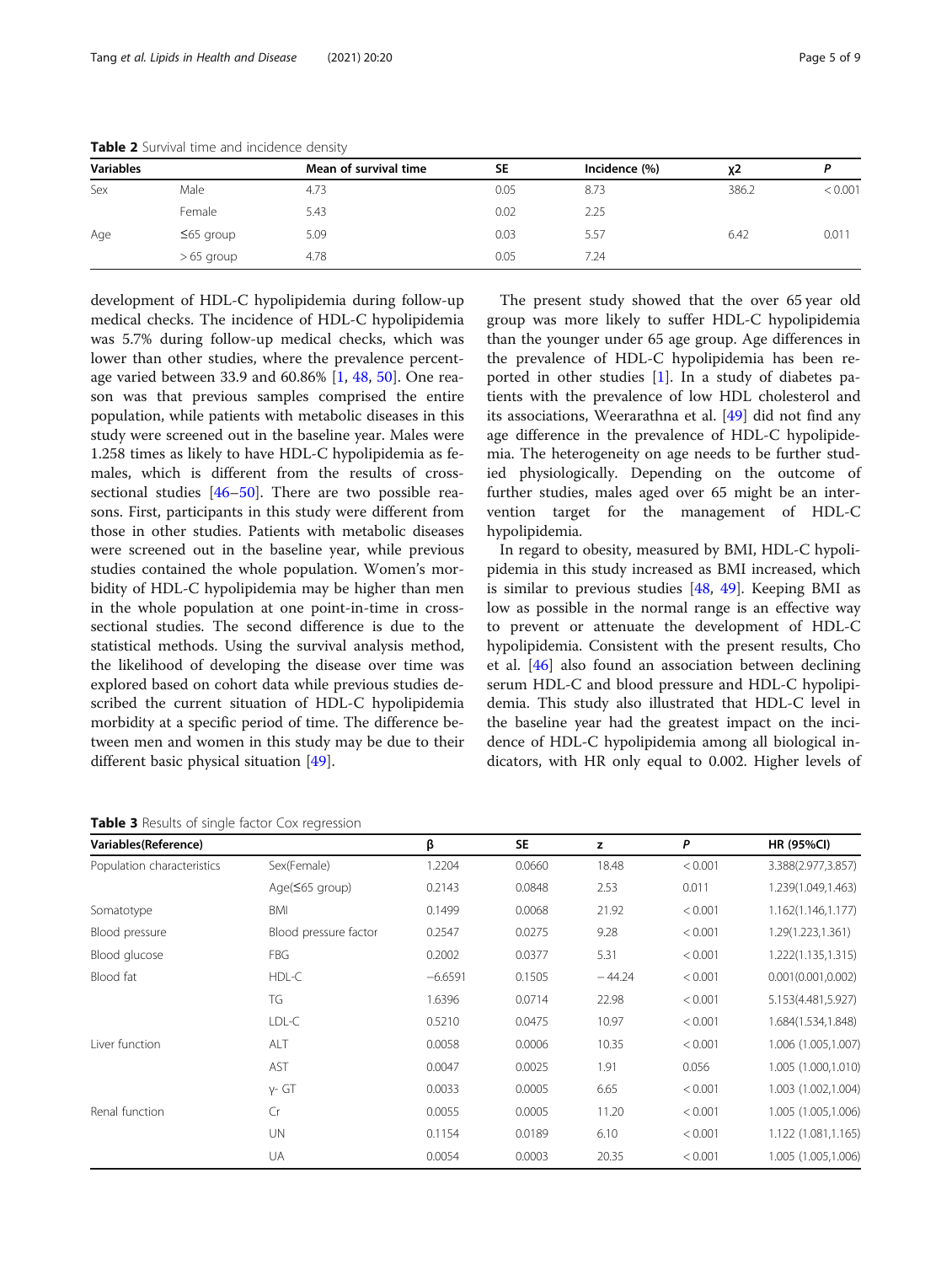| Variables* (Reference)     |                       | β        | <b>SE</b> | z        | P       | <b>HR (95%CI)</b>        |
|----------------------------|-----------------------|----------|-----------|----------|---------|--------------------------|
| Population characteristics | Sex(Female)           | 0.229    | 0.094     | 2.45     | 0.014   | 1.258 (1.047,1.511)      |
|                            | Age(≤65 group)        | 0.244    | 0.093     | 2.62     | 0.009   | 1.276 (1.063,1.532)      |
| Somatotype                 | <b>BMI</b>            | 0.030    | 0.010     | 3.10     | 0.002   | 1.030 (1.011,1.050)      |
| Blood pressure             | Blood pressure factor | $-0.021$ | 0.036     | $-0.59$  | 0.557   | 0.979 (0.912,1.051)      |
| Blood glucose              | <b>FBG</b>            | 0.005    | 0.045     | 0.11     | 0.911   | 1.005 (0.920,1.098)      |
| Blood fat                  | HDL-C                 | $-6.310$ | 0.163     | $-38.66$ | < 0.001 | $0.002$ $(0.001, 0.003)$ |
|                            | TG                    | 0.278    | 0.085     | 3.25     | 0.001   | 1.321 (1.117,1.561)      |
|                            | LDL-C                 | 0.098    | 0.055     | 1.78     | 0.075   | 1.103 (0.990,1.228)      |
| Liver function             | ALT                   | 0.004    | 0.003     | 1.35     | 0.177   | 1.004 (0.998,1.009)      |
|                            | <b>AST</b>            | $-0.004$ | 0.006     | $-0.74$  | 0.461   | 0.996 (0.985,1.007)      |
|                            | $y - GT$              | 0.000    | 0.002     | 0.15     | 0.880   | 1.000 (0.997,1.004)      |
| Renal function             | Cr                    | $-0.005$ | 0.002     | $-1.94$  | 0.053   | 0.995 (0.990,1.000)      |
|                            | <b>UN</b>             | 0.052    | 0.022     | 2.34     | 0.019   | 1.054 (1.009,1.101)      |
|                            | UA                    | 0.001    | 0.000     | 1.74     | 0.082   | 1.001 (1.000,1.001)      |

<span id="page-5-0"></span>Table 4 Results of multiple Cox regression

\*Smoking and drinking behaviors were included as covariates

HDL-C in the baseline year could protect people from HDL-C hypolipidemia.

TG was the second strongly correlated variable with HDL-C hypolipidemia, followed by UN. The elevated level of TG and UN, and the decreased level of HDL-C in the baseline year, indicated an increased incidence of HDL-C hypolipidemia. Previous research has shown that it is essential to monitor lipid levels and to take interventions as early as possible to prevent dyslipidemia and its related complications [\[40\]](#page-7-0). The practical value of this study is that medical practitioners should not only focus on whether these indicators are within normal range or not, but also whether these indicators are close to the edge of the normal range. HDL-C hypolipidemia should not only be treated when it is diagnosed, but also preventive measures should be implemented when HDL-C hypolipidemia is on the margins of the normal values. Even for healthy people whose indicators are in the normal range, they should be advised to take measures to prevent HDL-C hypolipidemia when their indicators deviate from average levels.

# Comparisons with other urban areas in China

Low HDL-C was treated as a part of dyslipidemia in most past research in China, rather than as an independent outcome [\[40](#page-7-0), [51](#page-7-0)]. While a few studies explored the risk factors of low HDL-C, they focused on comparing the difference between rural and urban residents [[52](#page-7-0), [53\]](#page-8-0). Most previous studies used cross-sectional data, with the prevalence of HDL-C hypolipidemia of Chinese urban residents, estimated at 20.8–28.4%, and correlations between risk factors and low HDL-C reported [\[2](#page-6-0), [52](#page-7-0)–[54](#page-8-0)]. One contribution of this cohort study meant that the results comprised both the incidence and the causality of HDL-C hypolipidemia.

# Study strengths and limitations

There are three major strengths in this study. First, this study built a cohort without metabolic diseases in the baseline year. This reduced the influence from other related diseases. Second, survival and cohort analysis methods were used to explore casual relationships, rather than correlations, between the dependent and independent variables. Third, more potential biochemical indicators were involved in the model.

This study has several limitations. First, lifestyle factors, such as diet and exercise habits, that may be associated with the occurrence of HDL-C hypolipidemia were not included in the dataset. Second, the short follow-up time period and low incidence density may affect the accuracy of Cox regression model. Third, the sample did not include rural residents where the incidence of dyslipidemia shows a tendency to rise more quickly than among urban residents. Finally, genetic information and family history related to cardiometabolic disorders were not included. These limitations might impose a modest constraint on the interpretation of these findings, but they should not substantively undermine the internal validity of the study.

#### Conclusions

Sex, age, BMI, HDL-C, TG and UN were significant risk factors in the development of HDL-C hypolipidemia. Men, aged over 65 years old, with higher BMI, were at a higher risk of developing HDL-C hypolipidemia than women younger than 65 years old and with lower BMI. Health management strategies should be taken to prevent HDL-C hypolipidemia, even for healthy urban adults whose blood biochemical indicators were in the normal range, when the level of TG, UN and HDL-C were closed to the border of the normal value range.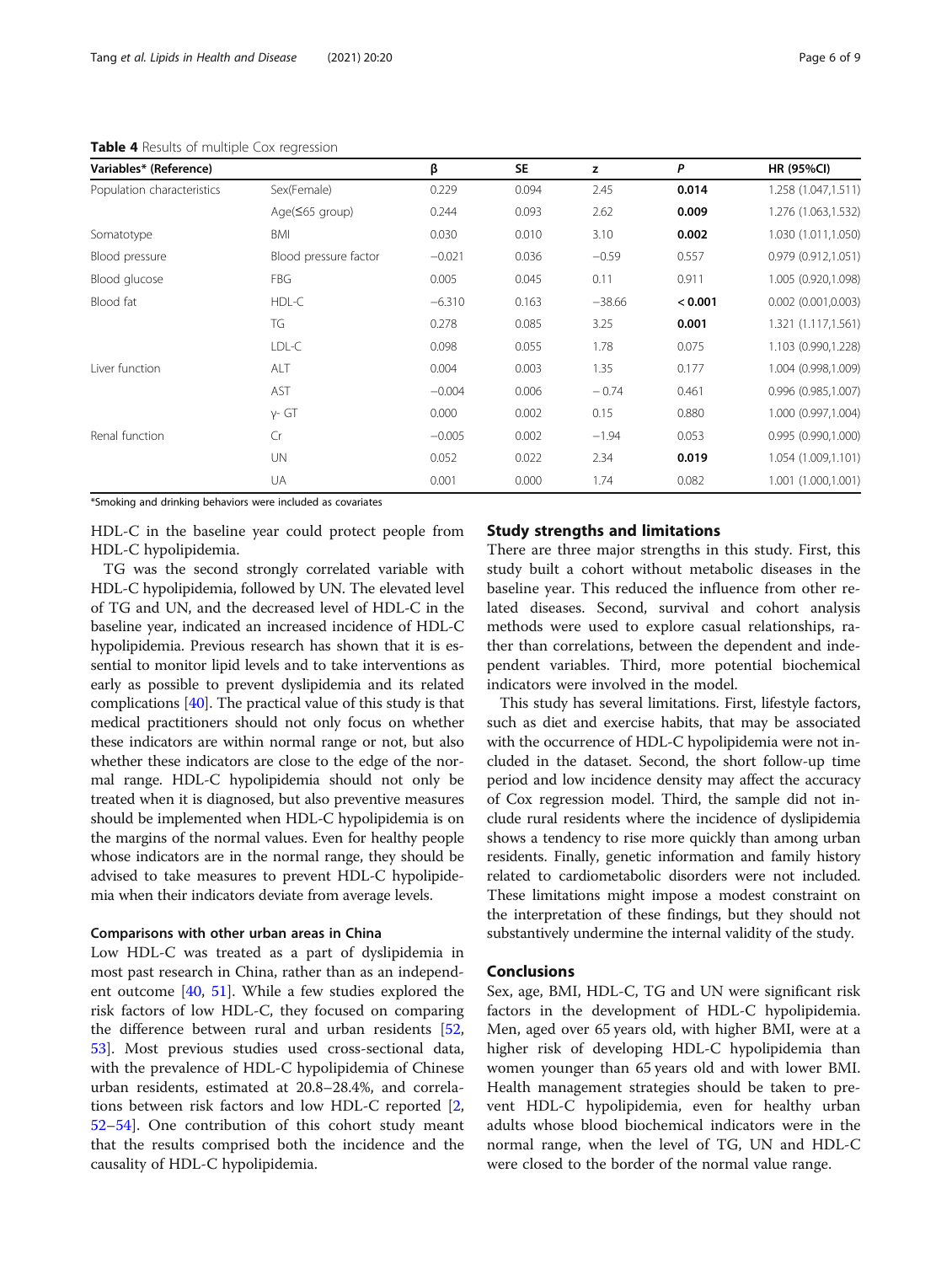#### <span id="page-6-0"></span>Acknowledgements

The authors would like to thank the Editor and reviewers for constructive comments.

# Authors' contributions

Conceptualization, Fang Tang and Rugang Liu; methodology, Fang Tang, Jian Wang and Rugang Liu; software, Rugang Liu; validation, Jian Wang and Stephen Nicholas; formal analysis, Rugang Liu; investigation, Fang Tang; resources, Jian Wang; data curation, Fang Tang and Rugang Liu; writing—original draft preparation, Fang Tang and Rugang Liu; writing—review and editing, Jian Wang, Stephen Nicholas and Dongfu Qian; supervision, Jian Wang, Stephen Nicholas and Dongfu Qian; project administration, Fang Tang; funding acquisition, Fang Tang, Stephen Nicholas and Rugang Liu. All authors have read and agreed to the published version of the manuscript.

#### Funding

This research was funded by National Natural Science Foundation of China, grant number 71904089 and 71804093, and founded by NHC Key Laboratory of Health Economics and Policy Research (Shandong University), grant number NHC-HEPR2019006, and founded by Academic Promotion Programme of Shandong First Medical University, grant number 2019LJ005 & 2019QL013.

#### Availability of data and materials

The datasets generated and/or analysed during the current study are not publicly available due to cooperation with the First Affiliated Hospital of Shandong First Medical University. The corresponding author will facilitate a discussion with First Affiliated Hospital of Shandong First Medical University for data access on a reasonable request.

#### Ethics approval and consent to participate

The study was approved by the Ethics Committee of Shandong Provincial Qianfoshan Hospital and written consent was obtained from all eligible participants. The study was carried out in accordance with the principles of the Declaration of Helsinki.

#### Consent for publication

Not applicable.

#### Competing interests

The authors declare no conflict of interest.

#### Author details

<sup>1</sup>Center for Big Data Research in Health and Medicine, The First Affiliated Hospital of Shandong First Medical University & Shandong Provincial Qianfoshan Hospital, Jinan 250014, China. <sup>2</sup>Shandong Provincial Qianfoshan Hospital, Cheeloo College of Medicine, Shandong University, Jinan 250014, China. <sup>3</sup> Dong Fureng Economic and Social Development School, Wuhan University, No.54 Dongsi Lishi Hutong, Beijing 100010, Dongcheng District, China. <sup>4</sup> Center for Health Economics and Management at School of Economics and Management, Wuhan University, 299 Bayi Road, Wuchang District, Wuhan 430072, Hubei Province, China. <sup>5</sup>Australian National Institute of Management and Commerce, 1 Central Avenue Australian Technology Park, Eveleigh, Sydney NSW 2015, Australia. <sup>6</sup>Guangdong Institute for International Strategies, Guangdong University of Foreign Studies, Baiyun Avenue North, Guangzhou 510420, PR China. <sup>7</sup>School of Economics and School of Management, Tianjin Normal University, West Bin Shui Avenue, Tianjin 300074, China. <sup>8</sup>Newcastle Business School, University of Newcastle,<br>University Drive, Newcastle, NSW 2308, Australia. <sup>9</sup>School of Health Policy & Management, Nanjing Medical University, No. 101 Longmian Avenue, Jiangning District, Nanjing 211166, PR China. <sup>10</sup>Center for Global Health, Nanjing Medical University, No. 101 Longmian Avenue, Jiangning District, Nanjing 211166, PR China.

#### References

- 1. Joint committee for guideline revision. 2016 Chinese guidelines for the management of dyslipidemia in adults. J Geriatr Cardiol. 2018;15:1–29. <https://doi.org/10.11909/j.issn.1671-5411.2018.01.011>.
- 2. Opoku S, Gan Y, Fu W, Chen D, Addo-Yobo E, Trofimovitch D, et al. Prevalence and risk factors for dyslipidemia among adults in rural and urban China: findings from the China National Stroke Screening and prevention project (CNSSPP). BMC Public Health. 2019;19:1500. [https://doi.org/10.1186/](https://doi.org/10.1186/s12889-019-7827-5) [s12889-019-7827-5.](https://doi.org/10.1186/s12889-019-7827-5)
- 3. The website of National Health Commission of the People's Republic of China. Report on conditions of nutrition and chronic diseases of Chinese residents (2015). Available online: [www.nhc.gov.cn/jkj/s5879/201506/450552](http://www.nhc.gov.cn/jkj/s5879/201506/4505528e65f3460fb88685081ff158a2.shtml) [8e65f3460fb88685081ff158a2.shtml](http://www.nhc.gov.cn/jkj/s5879/201506/4505528e65f3460fb88685081ff158a2.shtml) (Accessed on 8 Oct 2020). [In Chinese.]
- 4. Sultani R, Tong DC, Peverelle M, Lee YS, Baradi A, Wilson AM. Elevated triglycerides to high-density lipoprotein cholesterol (TG/HDL-C) ratio predicts long-term mortality in high-risk patients. Heart Lung Circ. 2020;29: 414–21. <https://doi.org/10.1016/j.hlc.2019.03.019>.
- 5. Jafari J, Daum A, Hamed JA, Osherov A, Orlov Y, Yosefy C, et al. Low highdensity lipoprotein cholesterol predisposes to coronary artery Ectasia. Biomedicines. 2019;7:79. [https://doi.org/10.3390/biomedicines7040079.](https://doi.org/10.3390/biomedicines7040079)
- 6. Chen T, Chen H, Xiao H, Tang H, Xiang Z, Wang X, et al. Comparison of the value of neutrophil to high-density lipoprotein cholesterol ratio and lymphocyte to high-density lipoprotein cholesterol ratio for predicting metabolic syndrome among a population in the southern coast of China. Diabetes Metab Syndr Obes. 2020;13:597–605. [https://doi.org/10.2147/](https://doi.org/10.2147/DMSO.S238990) [DMSO.S238990.](https://doi.org/10.2147/DMSO.S238990)
- 7. Kim YG, Cho YR, Park GM, Won KB, Ann SH, Yang DH, et al. High-density lipoprotein cholesterol and the risk of obstructive coronary artery disease beyond low-density lipoprotein cholesterol in non-diabetic individuals. Eur J Prev Cardiol. 2020;27:706–14. [https://doi.org/10.1177/2047487319844364.](https://doi.org/10.1177/2047487319844364)
- 8. Watanabe J, Kakehi E, Kotani K, Kayaba K, Nakamura Y, Ishikawa S. Highdensity lipoprotein cholesterol and risk of stroke subtypes: Jichi medical school cohort study. Asia Pac J Public Health. 2020;32:27-34. [https://doi.](https://doi.org/10.1177/1010539519900685) [org/10.1177/1010539519900685.](https://doi.org/10.1177/1010539519900685)
- 9. Weverling-Rijnsburger AW, Jonkers IJ, van Exel E, Gussekloo J, Westendorp RG. High-density vs low-density lipoprotein cholesterol as the risk factor for coronary artery disease and stroke in old age. Arch Intern Med. 2003;16: 1549. <https://doi.org/10.1001/archinte.163.13.1549>.
- 10. Baragetti A, Norata GD, Sarcina C, Rastelli F, Grigore L, Garlaschelli K, et al. High density lipoprotein cholesterol levels are an independent predictor of the progression of chronic kidney disease. J Intern Med. 2013;274:252–62. [https://doi.org/10.1111/joim.12081.](https://doi.org/10.1111/joim.12081)
- 11. Bowe B, Xie Y, Xian H, Balasubramanian S, Al-Aly Z. Low levels of highdensity lipoprotein cholesterol increase the risk of incident kidney disease and its progression. Kidney Int. 2016;89:886–96. [https://doi.org/10.1016/j.](https://doi.org/10.1016/j.kint.2015.12.034) [kint.2015.12.034](https://doi.org/10.1016/j.kint.2015.12.034)
- 12. Cifuentes-Goches JC, Gómez-López J, Hernández-Ancheyta L, Flores-Fuentes SE, Incháustegui-Árias JL, Cañas-Urbina AO. Hypertriglyceridemia and low HDL cholesterol as high impact factors for metabolic syndrome diagnosis in apparently healthy adults. Rev Med Inst Mex Seguro Soc. 2012;50:301–6. [231](https://www.ncbi.nlm.nih.gov/pubmed/23182260) [82260.](https://www.ncbi.nlm.nih.gov/pubmed/23182260)
- 13. Freitas WM, Quaglia LA, Santos SN, de Paula RC, Santos RD, Blaha M, et al. Low HDL cholesterol but not high LDL cholesterol is independently associated with subclinical coronary atherosclerosis in healthy octogenarians. Aging Clin Exp Res. 2015;27:61–7. [https://doi.org/10.1007/s4](https://doi.org/10.1007/s40520-014-0249-4) [0520-014-0249-4.](https://doi.org/10.1007/s40520-014-0249-4)
- 14. Haroun D, Mechli R, Sahuri R, AlKhatib S, Obeid O, El Mallah C, et al. Metabolic syndrome among adolescents in Dubai., United Arab Emirates., is attributable to the high prevalence of low HDL levels: a cross-sectional study. BMC Public Health. 2018;18:1–8. [https://doi.org/10.1186/s12889-018-](https://doi.org/10.1186/s12889-018-6215-x) [6215-x.](https://doi.org/10.1186/s12889-018-6215-x)
- 15. Kawachi K, Kataoka H, Manabe S, Mochizuki T, Nitta K. Low HDL cholesterol as a predictor of chronic kidney disease progression: a cross-classification approach and matched cohort analysis. Heart Vessels. 2019;34:1440–55. [https://doi.org/10.1007/s00380-019-01375-4.](https://doi.org/10.1007/s00380-019-01375-4)
- 16. Kim J, Lim DH, Han K, Kang SW, Ham DI, Kim SJ, et al. Retinal vein occlusion is associated with low blood high-density lipoprotein cholesterol: a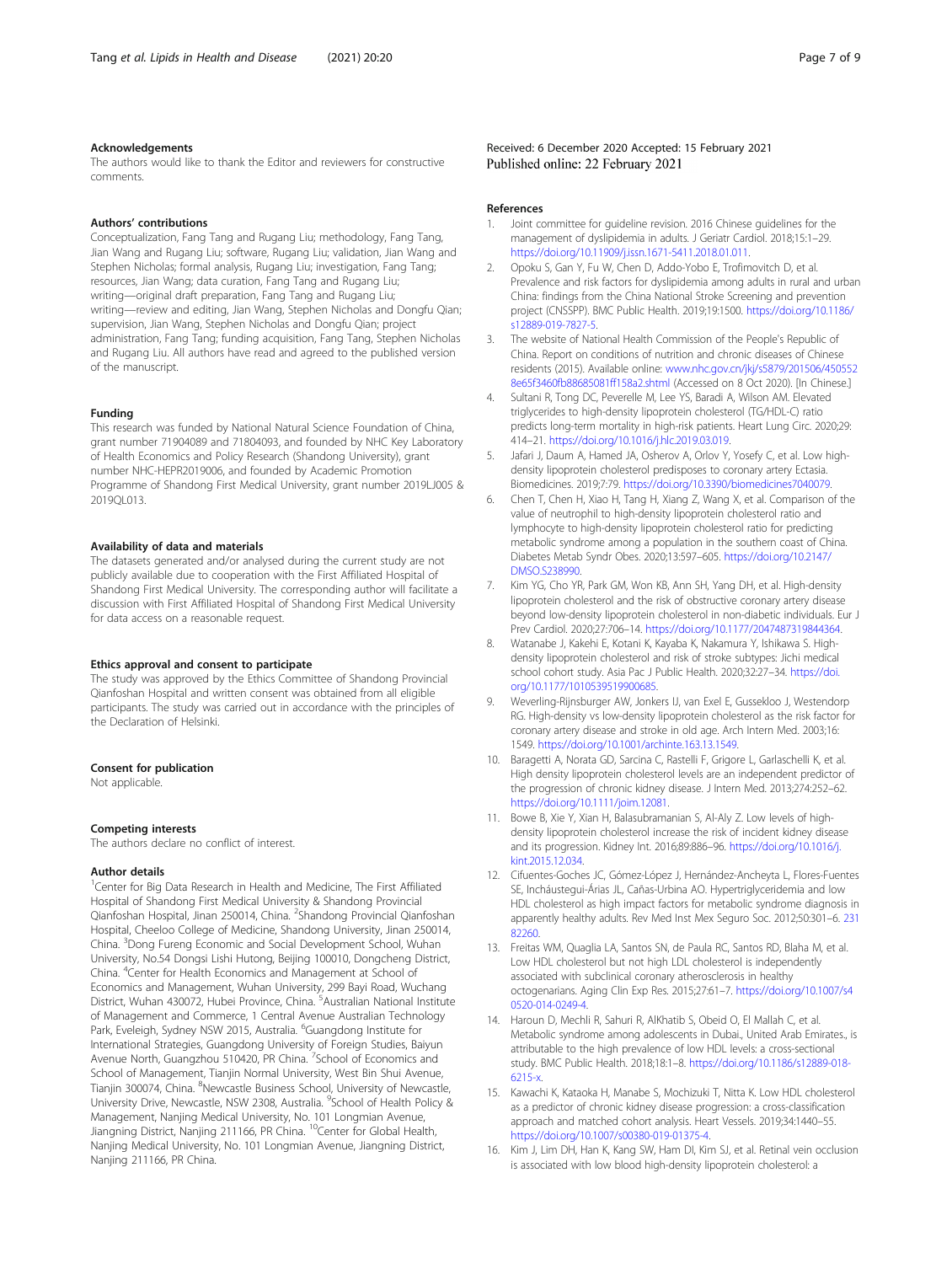<span id="page-7-0"></span>Nationwide cohort study. Am J Ophthalmol. 2019;205:35–42. [https://doi.](https://doi.org/10.1016/j.ajo.2019.04.001) [org/10.1016/j.ajo.2019.04.001](https://doi.org/10.1016/j.ajo.2019.04.001).

- 17. Lazo-Porras M, Bernabe-Ortiz A, Málaga G, Gilman RH, Acuña-Villaorduña A, Cardenas-Montero D, et al. Low HDL cholesterol as a cardiovascular risk factor in rural., urban., and rural-urban migrants: PERU MIGRANT cohort study. Atherosclerosis. 2016;46:36–43. [https://doi.org/10.1016/j.a](https://doi.org/10.1016/j.atherosclerosis.2015.12.039) [therosclerosis.2015.12.039](https://doi.org/10.1016/j.atherosclerosis.2015.12.039).
- 18. Lu Q, Tian G, Zhang Y, Lu M, Lin X, Ma A. Low HDL-C predicts risk and PCI outcomes in the Han Chinese population. Atherosclerosis. 2013;226:193–7. <https://doi.org/10.1016/j.atherosclerosis.2012.09.011>.
- 19. Luo Y, Li J, Zhang J, Xu Y. Low HDL cholesterol is correlated to the acute ischemic stroke with diabetes mellitus. Lipids Health Dis. 2014;13:171. [https://doi.org/10.1186/1476-511X-13-171.](https://doi.org/10.1186/1476-511X-13-171)
- 20. Lv Y, Ding XS, Li Y, An X, Miao LY. High BMI and low HDL-C predict the chemotherapy-related hepatic dysfunction in Chinese advanced NSCLC patients. Cancer Biomark. 2016;16:89–97. <https://doi.org/10.3233/CBM-150544>.
- 21. Madsen CM, Varbo A, Nordestgaard BG, Low HDL cholesterol and high risk of autoimmune disease: two population-based cohort studies including 117341 individuals. Clin Chem. 2019;65:644–52. [https://doi.org/10.1373/](https://doi.org/10.1373/clinchem.2018.299636) [clinchem.2018.299636](https://doi.org/10.1373/clinchem.2018.299636).
- 22. Mai W, Liu H, Liu X, Chen L, Zhou W, Low HDL-C levels are associated with cervicocerebral atherosclerotic stenosis in southern Chinese patients with large artery atherosclerotic ischemic stroke. Clin Neurol Neurosurg. 2018;171: 79–84. <https://doi.org/10.1016/j.clineuro.2018.05.021>.
- 23. Manandhar B, Cochran BJ, Rye KA. Role of high-density lipoproteins in cholesterol homeostasis and glycemic control. J Am Heart Assoc. 2020;9: e013531. <https://doi.org/10.1161/JAHA.119.013531>.
- 24. Matsuo T, Tashiro H, Sumiyoshi R, Yamamoto T, Oka-Miura Y, Matsumoto K, et al. Low high-density lipoprotein cholesterol (HDL) is a significant poor prognostic factor in malignant lymphoma. J Blood. 2017;130:5148.
- 25. O'Donovan G, Stensel D, Hamer M, Stamatakis E. The association between leisure-time physical activity, low HDL-cholesterol and mortality in a pooled analysis of nine population-based cohorts. Eur J Epidemiol. 2017;32:559–66. <https://doi.org/10.1007/s10654-017-0280-9>.
- 26. Pavanello C, Zheng KH, Schnitzler JG, Kroon J, Versloot M, Levels JH, et al. Low Hdl-cholesterol Levels are associated with a decreased monocyte activity and inflammation in carriers of Lcat mutation. J Atherosclerosis. 2019;287. [https://doi.org/10.1016/j.atherosclerosis.2019.06.067.](https://doi.org/10.1016/j.atherosclerosis.2019.06.067)
- 27. Ramachandran Pillai R, Wilson AB, Premkumar NR, Kattimani S, Sagili H, Rajendiran S. Low serum levels of high-density lipoprotein cholesterol (HDLc) as an indicator for the development of severe postpartum depressive symptoms. PLoS One. 2018;13:e64395. [https://doi.org/10.1371/journal.pone.](https://doi.org/10.1371/journal.pone.0064395) [0064395.](https://doi.org/10.1371/journal.pone.0064395)
- 28. Qian Y, Pu Y, Liu L, Wang DZ, Zhao X, Wang C, et al. Low HDL-C level is associated with the development of Intracranial artery stenosis: analysis from the Chinese IntraCranial AtheroSclerosis (CICAS) study. PLoS One. 2013; 8:e0192811. [https://doi.org/10.1371/journal.pone.0192811.](https://doi.org/10.1371/journal.pone.0192811)
- 29. Reiner Z, Muacević-Katanec D, Katanec D, Tedeschi-Reiner E. Low HDLcholesterol--an important risk factor for cardiovascular diseases. Lijec Vjesn. 2011;133:111 PMID: 21612108.
- 30. Rysz J, Gluba-Brzózka A, Rysz-Górzyńska M, Franczyk B. The role and function of HDL in patients with chronic kidney disease and the risk of cardiovascular disease. Int J Mol Sci. 2020;21:601. [https://doi.org/10.3390/](https://doi.org/10.3390/ijms21020601) [ijms21020601](https://doi.org/10.3390/ijms21020601).
- 31. Welty FK. How do elevated triglycerides and low HDL-cholesterol affect inflammation and atherothrombosis? Curr Cardiol Rep. 2013;15:400. [https://](https://doi.org/10.1007/s11886-013-0400-4) [doi.org/10.1007/s11886-013-0400-4](https://doi.org/10.1007/s11886-013-0400-4).
- 32. Chen C, Dai JL. Triglyceride to high-density lipoprotein cholesterol (HDL-C) ratio and arterial stiffness in Japanese population: a secondary analysis based on a cross-sectional study. Lipids Health Dis. 2018;17:130. [https://doi.](https://doi.org/10.1186/s12944-018-0776-7) [org/10.1186/s12944-018-0776-7](https://doi.org/10.1186/s12944-018-0776-7).
- 33. Flowers E, Molina C, Mathur A, Reaven GM. Use of plasma triglyceride/highdensity lipoprotein cholesterol ratio to identify increased cardio-metabolic risk in young., healthy south Asians. Indian J Med Res. 2015;141:68–74. [https://doi.org/10.4103/0971-5916.154506.](https://doi.org/10.4103/0971-5916.154506)
- 34. Ayako H, Fumiko K, Mio U, Yoshiko T, Kosaku N. Triglyceride to high-density lipoprotein cholesterol ratio predicts cardiovascular events in maintenance hemodialysis patients. Ren Replace Ther. 2016;2:60. [https://doi.org/10.1186/](https://doi.org/10.1186/s41100-016-0069-4) [s41100-016-0069-4.](https://doi.org/10.1186/s41100-016-0069-4)
- 35. Kim JS, Kim W, Woo JS, Lee TW, Ihm CG, Kim YG, et al. Korea acute myocardial infarction registry investigators the predictive role of serum

triglyceride to high-density lipoprotein cholesterol ratio according to renal function in patients with acute myocardial infarction. PLoS One. 2016;11: e0165484. <https://doi.org/10.1371/journal.pone.0165484>.

- 36. Lee MY, Hsiao PJ, Huang JC, Hsu WH, Chen SC, Chang JM, et al. Associations between triglyceride/high-density lipoprotein cholesterol ratio and micro- and macroangiopathies in type 2 diabetes mellitus. Endocr Pract. 2018;24:615–21. <https://doi.org/10.4158/EP-2017-0254>.
- 37. Chung TH, Kwon YJ, Lee YJ. High triglyceride to HDL cholesterol ratio is associated with low testosterone and sex hormone-binding globulin levels in middle-aged and elderly men. Aging Male. 2020;23:93–7. [https://doi.org/1](https://doi.org/10.1080/13685538.2018.1501015) [0.1080/13685538.2018.1501015.](https://doi.org/10.1080/13685538.2018.1501015)
- 38. Kwon YJ, Park JW, Lim HJ, Lee YJ, Lee HS, Shim JY. Triglyceride to high density lipoprotein cholesterol ratio and its association with periodontal disease in Korean adults: findings based on the 2012–2014 Korean national health and nutrition examination survey. Clin Oral Investig. 2018;22:515–22. <https://doi.org/10.1007/s00784-017-2140-0>.
- 39. Liu XY, Wu QY, Chen ZH, Yan GY, Lu Y, Dai HJ, et al. Elevated triglyceride to high-density lipoprotein cholesterol (TG/HDL-C) ratio increased risk of hyperuricemia: a 4-year cohort study in China. Endocrine. 2020;68:71–80. [https://doi.org/10.1007/s12020-019-02176-5.](https://doi.org/10.1007/s12020-019-02176-5)
- 40. Lian Y, Xie L, Liu Y, Tang F. Metabolic-related markers and inflammatory factors as predictors of dyslipidemia among urban Han Chinese adults. Lipids Health Dis. 2019;18:167. [https://doi.org/10.1186/s12944-019-1109-1.](https://doi.org/10.1186/s12944-019-1109-1)
- 41. Bayram F, Kocer D, Gundogan K, Kaya A, Demir O, Coskun R, et al. Prevalence of dyslipidemia and associated risk factors in Turkish adults. J Clin Lipidol. 2014;8:206–16. [https://doi.org/10.1016/j.jacl.2013.12.011.](https://doi.org/10.1016/j.jacl.2013.12.011)
- 42. Nuotio J, Pitkänen N, Magnussen CG, Buscot MJ, Venäläinen MS, Elo LL, et al. Prediction of adult dyslipidemia using genetic and childhood clinical risk factors: the cardiovascular risk in young Finns study. Circ Cardiovasc Genet. 2017;10:e001604. <https://doi.org/10.1161/CIRCGENETICS.116.001604>.
- 43. Nuotio J, Oikonen M, Magnussen CG, Viikari JS, Hutri-Kähönen N, Jula A, et al. Adult dyslipidemia prediction is improved by repeated measurements in childhood and young adulthood. The cardiovascular risk in young Finns study. Atherosclerosis. 2015;239:350–7. [https://doi.org/10.1016/j.a](https://doi.org/10.1016/j.atherosclerosis.2015.02.004) [therosclerosis.2015.02.004](https://doi.org/10.1016/j.atherosclerosis.2015.02.004).
- 44. Yang X, Xu C, Wang Y, Cao C, Tao Q, Zhan S, et al. Risk prediction model of dyslipidaemia over a 5-year period based on the Taiwan MJ health checkup longitudinal database. Lipids Health Dis. 2018;17:259. [https://doi.org/1](https://doi.org/10.1186/s12944-018-0906-2) [0.1186/s12944-018-0906-2.](https://doi.org/10.1186/s12944-018-0906-2)
- 45. Bi X, Loo YT, Henry CJ. Ultrasound measurement of intraabdominal fat thickness as a predictor of insulin resistance and low HDL cholesterol in Asians. Nutrition. 2018;55-56:99–103. <https://doi.org/10.1016/j.nut.2018.04.003>.
- 46. Cho KH, Park HJ, Kim JR. Decrease in serum HDL-C level is associated with elevation of blood pressure: correlation analysis from the Korean National Health and nutrition examination survey 2017. Int J Environ Res Public Health. 2020;17:1101. [https://doi.org/10.3390/ijerph17031101.](https://doi.org/10.3390/ijerph17031101)
- 47. Cho KH, Park HJ, Kim SJ, Kim JR. Decrease in HDL-C is associated with age and household income in adults from the Korean National Health and nutrition examination survey 2017: correlation analysis of low HDL-C and poverty. Int J Environ Res Public Health. 2019;16:3329. [https://doi.org/10.33](https://doi.org/10.3390/ijerph16183329) [90/ijerph16183329](https://doi.org/10.3390/ijerph16183329).
- 48. Millán-Núñez J, Mantilla-Morató T, Toro R, Millán-Pérez JJ, Mangas-Rojas A, Scientific Committee of Hypertriglyceridemia Registry of Spanish Society of Arteriosclerosis (SEA). Cardiometabolic risk related to the association of hypertriglyceridemia-low HDLc. Curr Pharm Des. 2016;22:365–71. [https://doi.](https://doi.org/10.2174/1381612822666151112150831) [org/10.2174/1381612822666151112150831](https://doi.org/10.2174/1381612822666151112150831).
- 49. Weerarathna TP, Herath H, Liyanage G. Prevalence of low HDL cholesterol and its associations among Sri Lankan patients with diabetes mellitus on statin therapy. Diabetes Metab Syndr. 2017;11:S253–6. [https://doi.org/10.101](https://doi.org/10.1016/j.dsx.2016.12.040) [6/j.dsx.2016.12.040](https://doi.org/10.1016/j.dsx.2016.12.040).
- 50. Toori AM, Kiani F, Sayehmiri F, Sayehmiri K, Mohsenzadeh Y, Ostovar R, et al. Prevalence of hypercholesterolemia, high LDL, and low HDL in Iran: a systematic review and meta-analysis. Iran J Med Sci. 2018;43:449–65 PMID: 30214097, PMCID: PMC6123550.
- 51. Zhang FL, Xing YQ, Wu YH, Liu HY, Luo Y, Sun MS, et al. The prevalence, awareness, treatment, and control of dyslipidemia in Northeast China: a population-based cross-sectional survey. Lipids Health Dis. 2017;16(1):61. <https://doi.org/10.1186/s12944-017-0453-2> PMID: 28330492; PMCID: PMC5363017.
- 52. Frr Zhang M, Deng Q, Wang L, Huang Z, Zhou M, Li Y, et al. Prevalence of dyslipidemia and achievement of low-density lipoprotein cholesterol targets